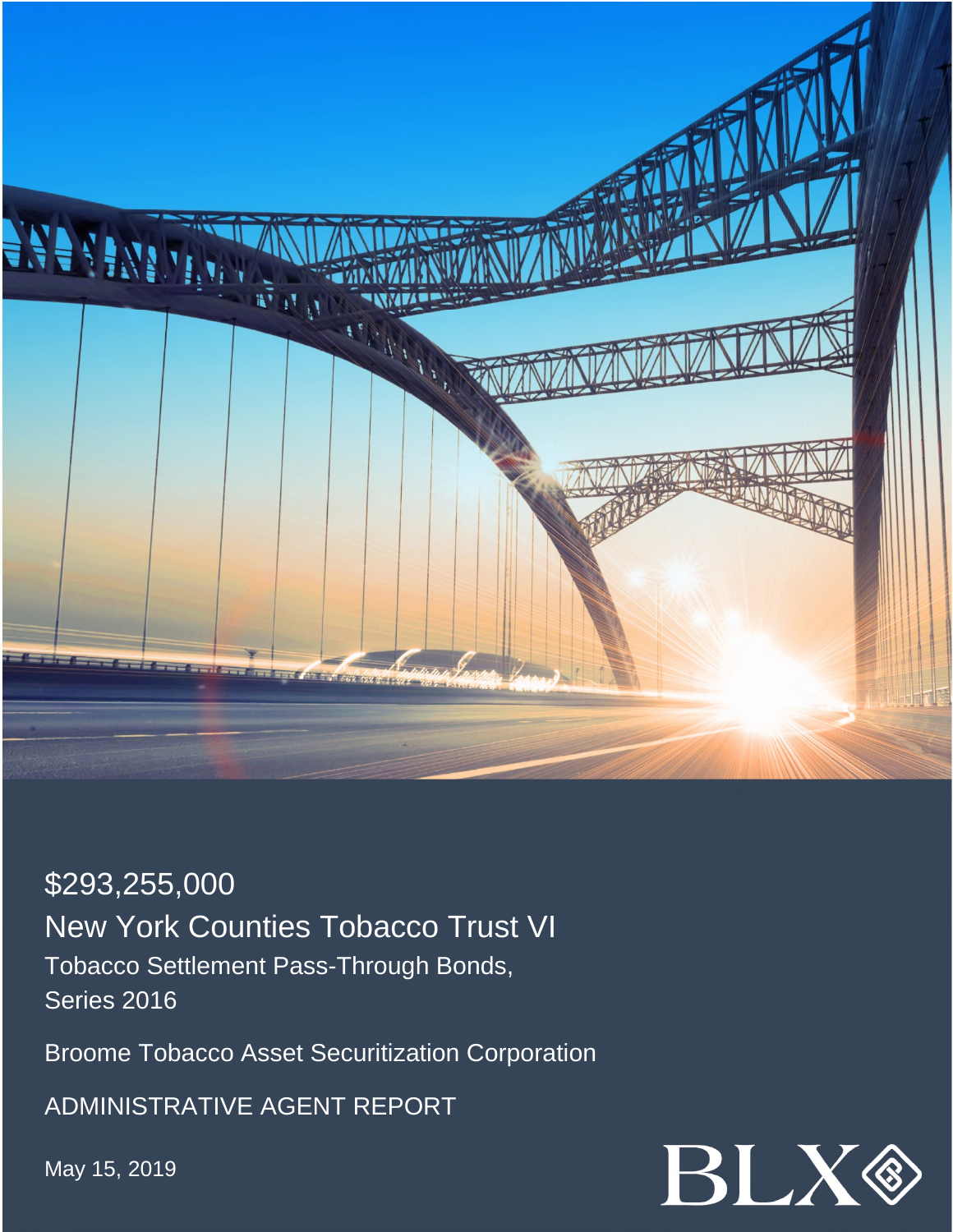## **TABLE OF CONTENTS**

Transmittal Letter

- Schedule A Principal and Interest Payments
- Schedule B Account Balances as of June 1, 2019
- Schedule C Liquidity Reserve Requirement and Operating Expense Reserve Account Requirement

Schedule D - Partial or Final Lump Sum Payments Received

Schedule E - Amounts to be Distributed on June 1, 2019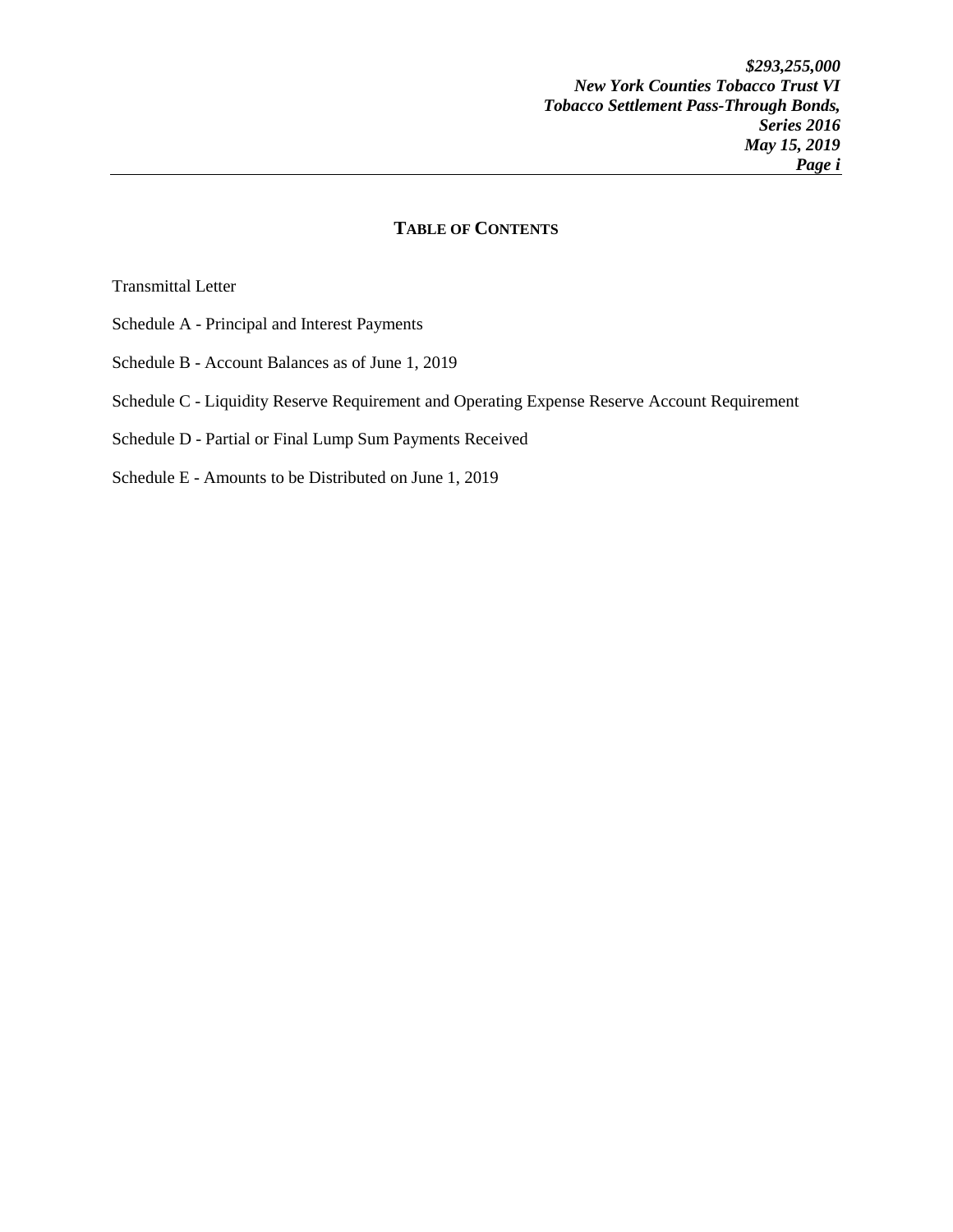

51 West 52<sup>nd</sup> St New York, NY 10019 Ph 212 506 5200 Fx 212 506 5151 blxgroup.com

May 15, 2019

Broome Tobacco Asset Securitization Corporation 60 Hawley Street Binghamton, New York 13902

> Re: \$293,255,000 New York Counties Tobacco Trust VI Tobacco Settlement Pass-Through Bonds, Series 2016

Ladies and Gentlemen:

This report (the "Report") is being delivered to you pursuant to the Administrative Agent Agreement (the "AA Agreement") by and between the Broome Tobacco Asset Securitization Corporation (the "Corporation") and BLX Group LLC. The Report consists of certain calculations and statements made in accordance with Section 4.1(iv) of the AA Agreement and Section 6.4(d) of the Indenture dated as of August 1, 2001 as amended and restated as of September 22, 2016 (the "Indenture") by and between the Corporation and Manufacturers and Traders Trust Company (the "Trustee"). Unless defined herein, all capitalized terms used herein shall have the meanings given such terms in the AA Agreement or Indenture as applicable. Specifically, this Report is comprised of the following attachments:

- the amount of principal to be paid to Bondholders on the next Distribution Date, i.e. June 1, 2019 (the "Next Distribution Date") (see Schedule A hereof);
- the amount of interest to be paid to Bondholders on the Next Distribution Date (see Schedule A hereof);
- the amount on deposit in each Indenture account as of the Next Distribution Date (see Schedule B hereof);
- the Liquidity Reserve Requirement and Operating Expense Reserve Account Requirement as of the Next Distribution Date (see Schedule C hereof);
- whether or not any Partial or Final Lump Sum Payments have been received (see Schedule D hereof); and
- the amounts to be distributed in accordance with Section 3.2 of the Supplemental Indenture (see Schedule E hereof).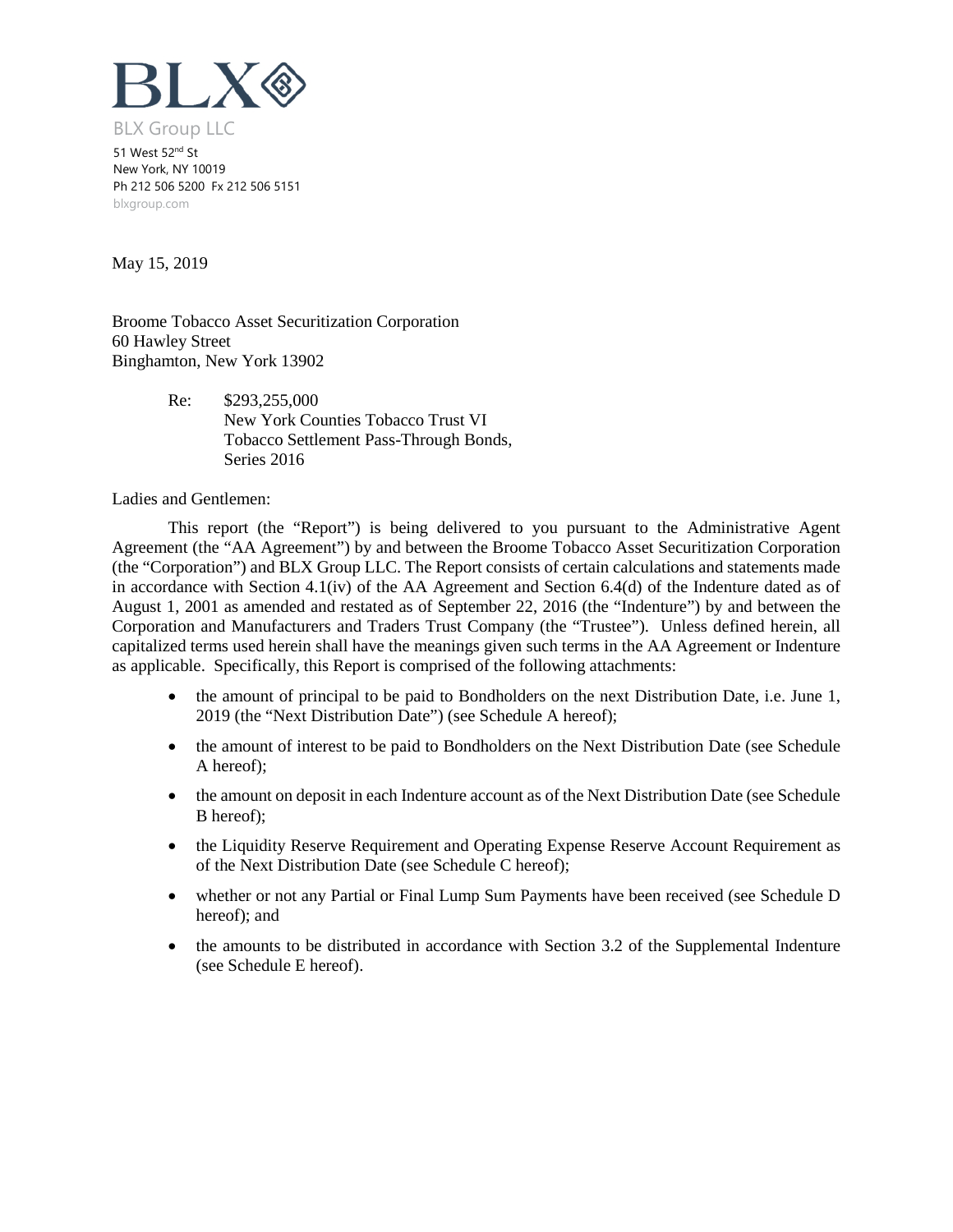

This Report is not to be used, circulated, quoted, referred to, or relied upon by any other person without our express written permission.

Very truly yours,

BLX Jeoup LLC

BLX Group LLC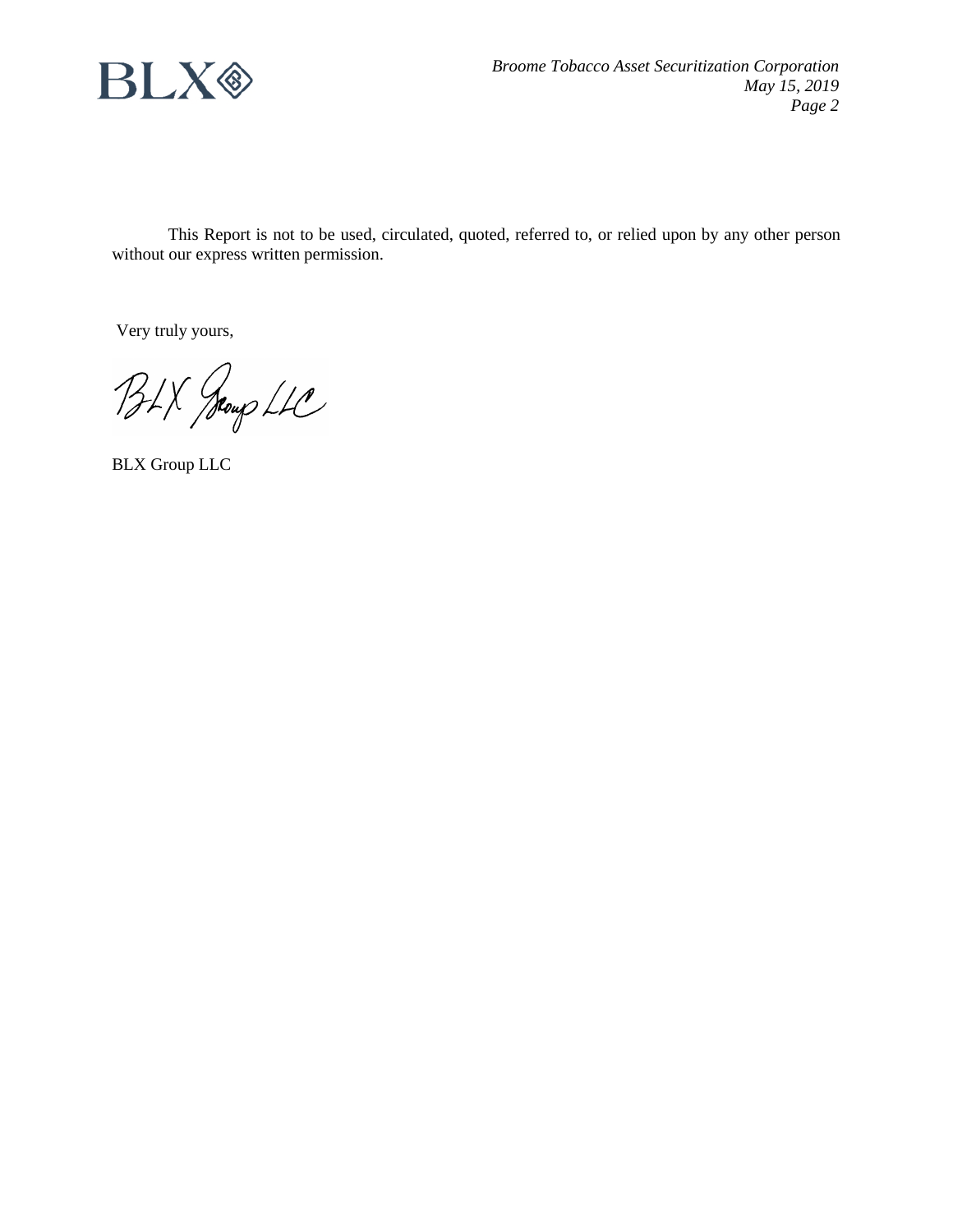**Broome Tobacco Asset Securitization Corporation**  *Schedule A - Principal and Interest Payments*

Per Section 6.4(d)(1) of the Indenture and Section 4.1(a)(iv)(A) of the Administrative Agent Agreement, the amount of principal to be paid to Bondholders of each Series on June 1, 2019: Maturing Principal: \$0.00 Turbo Redemption Payments: \$465,000.00 Other Redemptions:  $$0.00$ 

Per Section 6.4(d)(2) of the Indenture and Section 4.1(a)(iv)(B) of the Administrative Agent Agreement, the amount of interest to be paid to Bondholders of each Series on June 1, 2019: Interest Due: \$1,167,240.63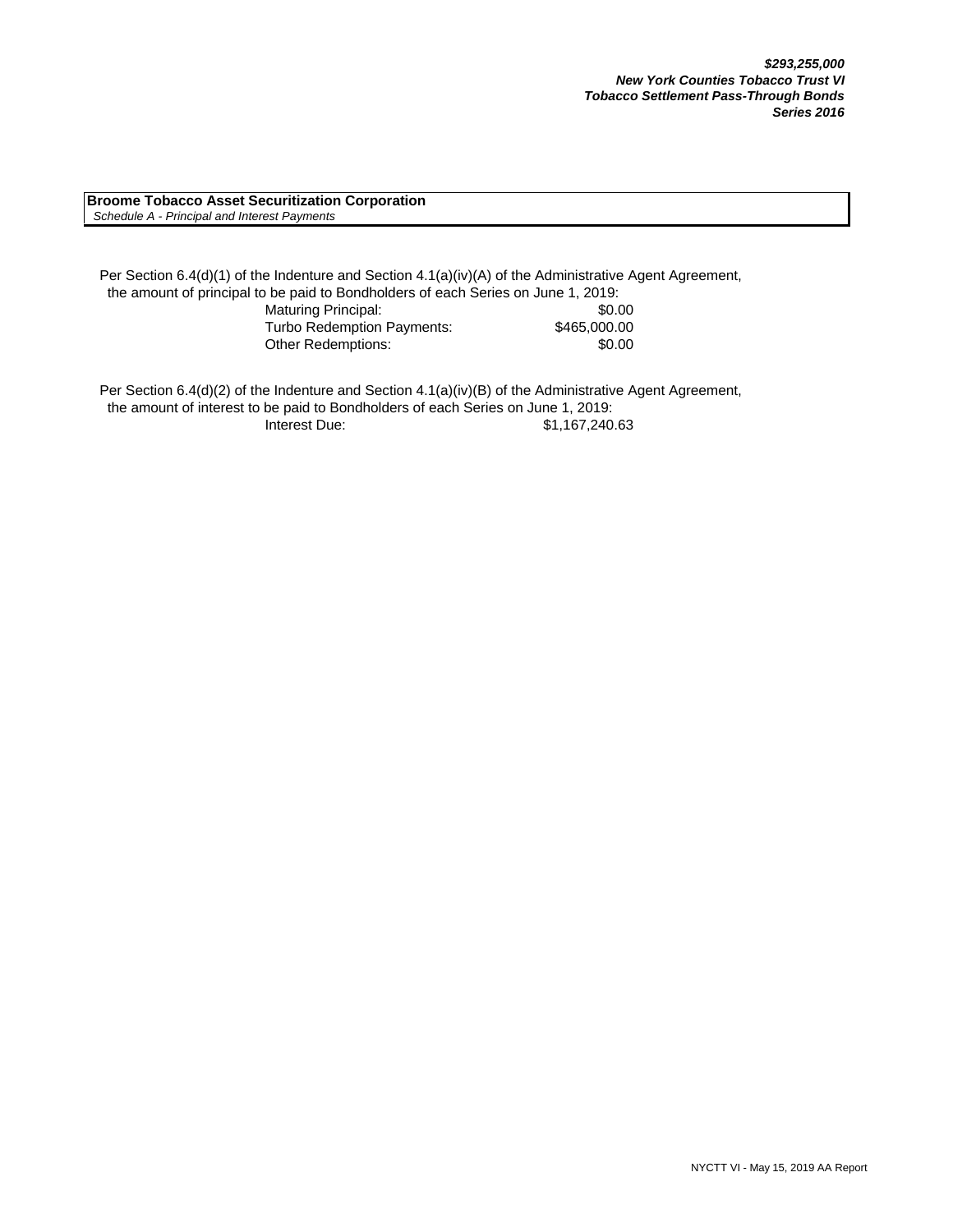**Broome Tobacco Asset Securitization Corporation**  *Schedule B - Account Balances as of June 1, 2019*

> Per Section 6.4(d)(3) of the Indenture and Section 4.1(a)(iv)(C) of the Administrative Agent Agreement, the amount on deposit in each Account as of June 1, 2019 is expected to be:

| Collection Account <sup>2</sup>                        | \$26,066.15    |
|--------------------------------------------------------|----------------|
| Debt Service Account (Series 2016 A-1) <sup>2,3</sup>  | \$1,303,448.07 |
| Debt Service Account (Series 2016 A-2B) <sup>2,3</sup> | \$981,812.46   |
| <b>Extraordinary Payment Account</b>                   | \$0.00         |
| Liquidity Reserve Account <sup>2,3</sup>               | \$2,911,552.99 |
| Lump Sum Redemption Account                            | \$0.00         |
| Operating Expense Account <sup>2</sup>                 | \$17,881.11    |
| Operating Expense Reserve Account <sup>2,3</sup>       | \$46,569.89    |
| <b>Rebate Account</b>                                  | \$0.00         |
| Turbo Redemption Account <sup>2</sup>                  | \$467,936.68   |

 $1$  As set forth in the statements provided by the Trustee.

As secretaria the statements provided by the Trustee.<br><sup>2</sup> Represents the balance of the BlackRock Liquidity FedFund (the "Money Market Fund") as of May 7, 2019.

 $3$  Represents the maturity value of the fixed income securities.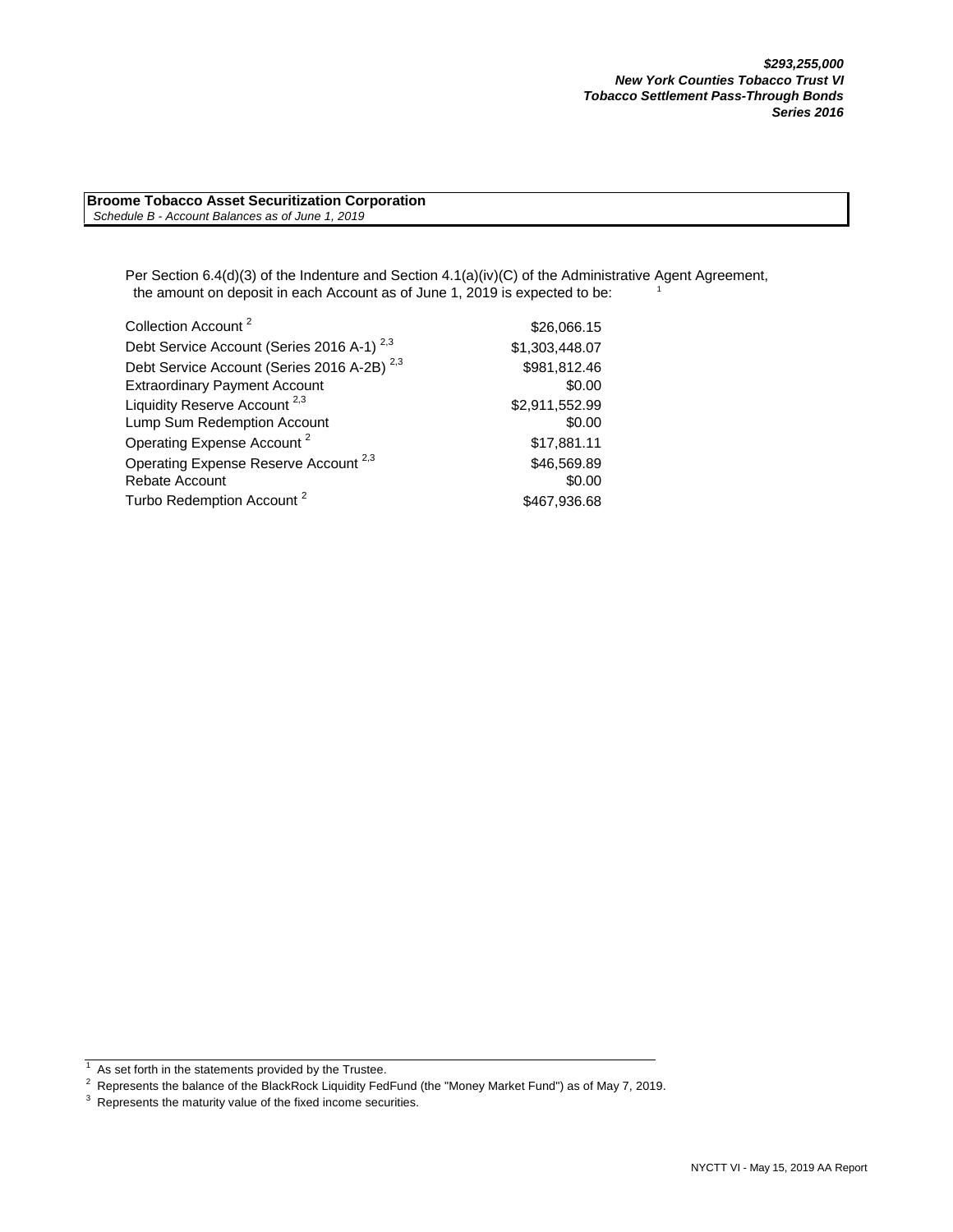**Broome Tobacco Asset Securitization Corporation**  *Schedule C - Liquidity Reserve Requirement and Operating Expense Reserve Account Requirement*

Per Exhibit A of the Indenture, the Liquidity Reserve Requirement means, "for any Series, the amount established in a Supplemental Indenture."

Per Section 6.4(d)(4)(A) of the Indenture and Section 4.1(a)(iv)(D) of the Administrative Agent Agreement, and as stated in Attachment 1 to the Series 2016A Supplemental Indenture (the "Supplemental Indenture"), the Liquidity Reserve Requirement as of June 1, 2019 is:

Liquidity Reserve Requirement \$2,875,834.38

Per Section 6.4(d)(4)(B) of the Indenture and Section 4.1(a)(iv)(E) of the Administrative Agent Agreement, and as stated in Attachment 1 to the Supplemental Indenture, the Operating Expense Reserve Account Requirement as of June 1, 2019 is:

Operating Expense Reserve Account Requirement \$46,000.00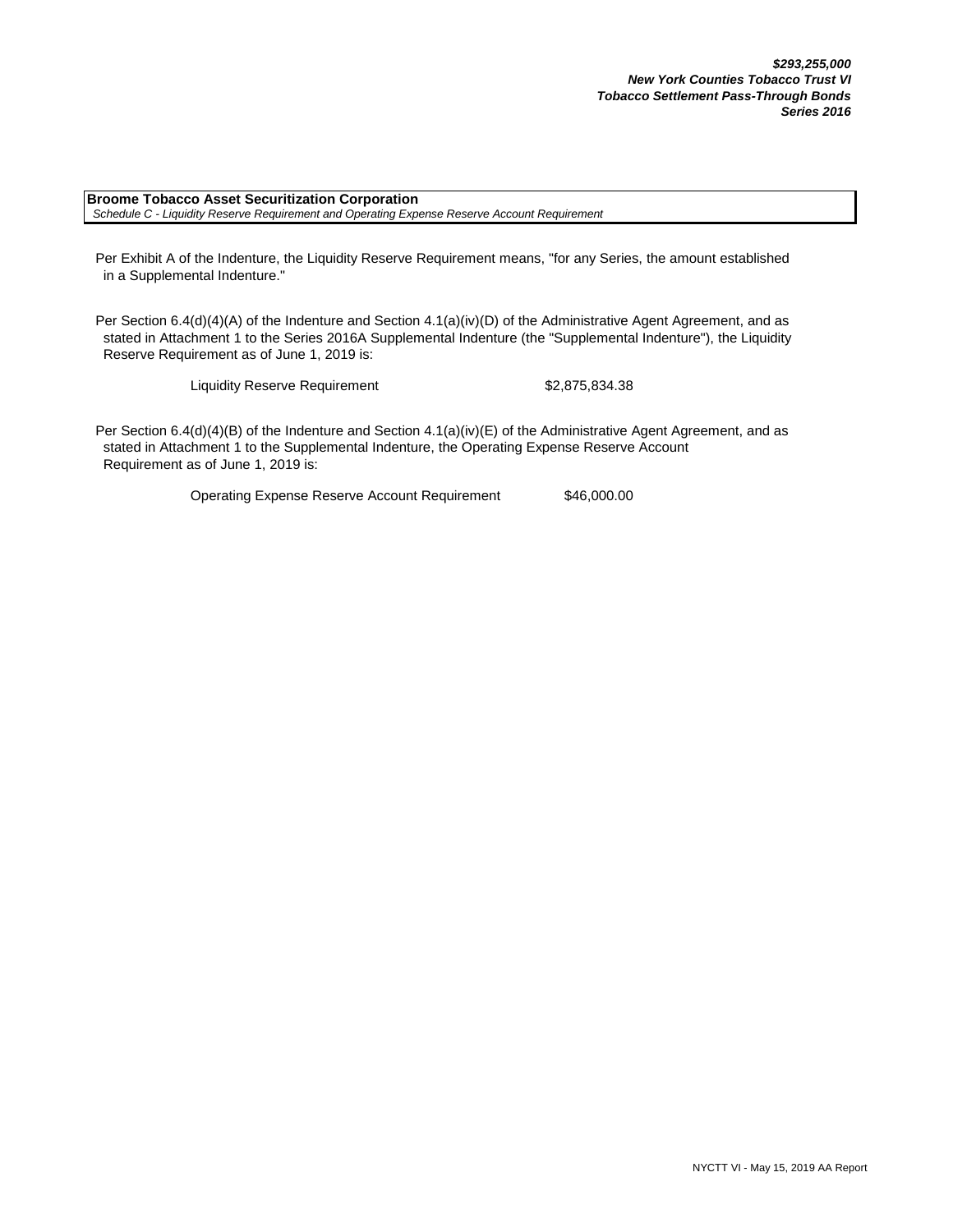**Broome Tobacco Asset Securitization Corporation**  *Schedule D - Partial or Final Lump Sum Payments Received*

Per Section 6.4(d)(5) of the Indenture and Section 4.1(a)(iv)(F) of the Administrative Agent Agreement, consistent with the records provided by the Trustee, no Partial or Final Lump Sump Payments have been received.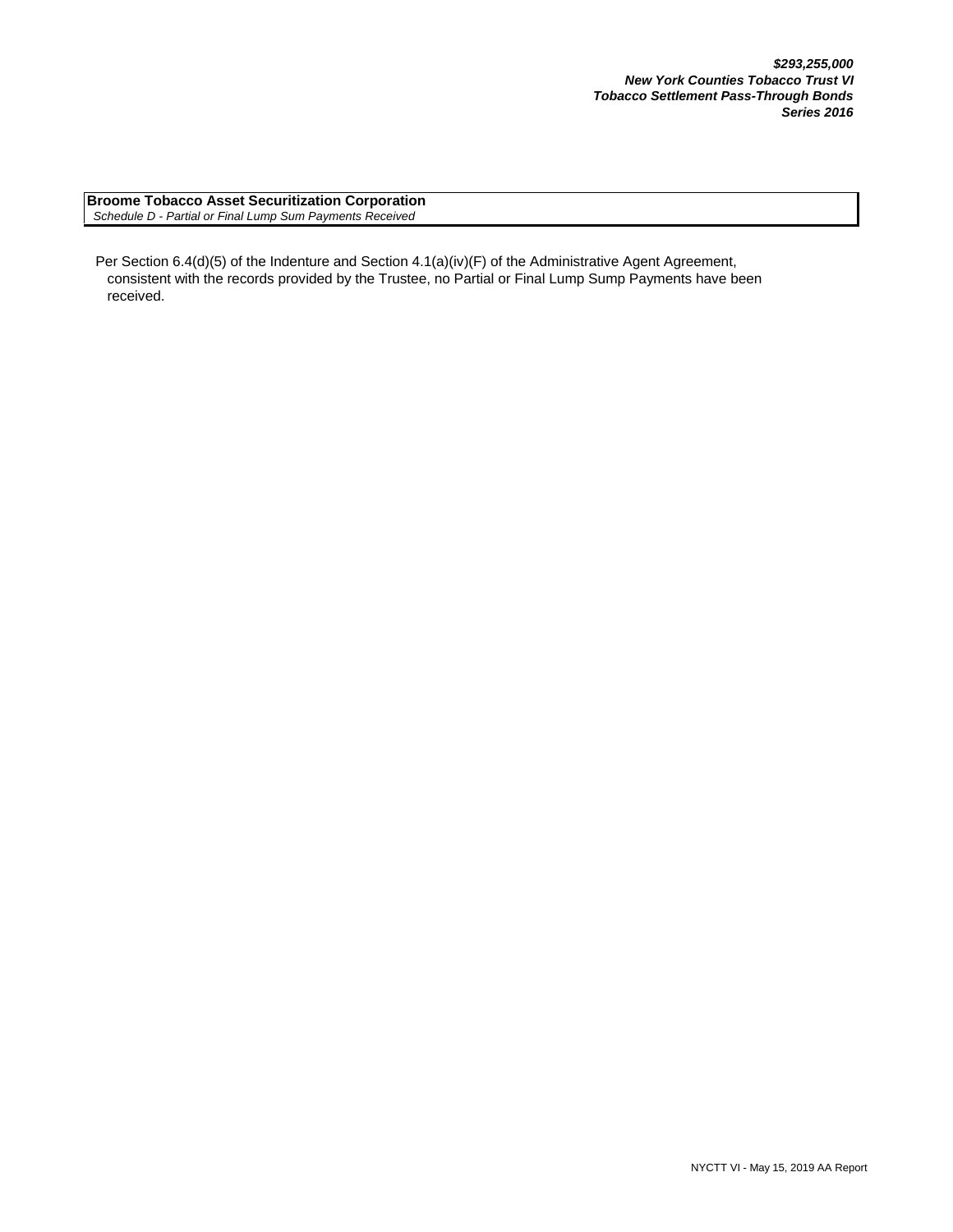| <b>Broome Tobacco Asset Securitization Corporation</b> |
|--------------------------------------------------------|
| Schedule E - Amounts to be Distributed on June 1, 2019 |

Per Section 3.2(b) of the Supplemental Indenture and Section 4.1(a)(iv)(G) of the Administrative Agent Agreement, the amounts to be distributed on June 1, 2019:

| <b>Purpose</b>                   | <b>From Account</b>                                                                                                                                            | <b>Amount</b> |
|----------------------------------|----------------------------------------------------------------------------------------------------------------------------------------------------------------|---------------|
|                                  | Under Section 3.2(b)(2) of the Supplemental Indenture, no event of default has been reported.                                                                  |               |
| <b>Event of Default</b>          | <b>Extraordinary Pymt</b>                                                                                                                                      | 0.00          |
| <b>Event of Default</b>          | <b>Debt Service</b>                                                                                                                                            | 0.00          |
| <b>Event of Default</b>          | <b>Turbo Redemption</b>                                                                                                                                        | 0.00          |
| <b>Event of Default</b>          | Lump Sum Redemption                                                                                                                                            | 0.00          |
| <b>Event of Default</b>          | <b>Liquidity Reserve</b>                                                                                                                                       | 0.00          |
| <b>Event of Default</b>          | <b>Operating Expense Reserve</b>                                                                                                                               | 0.00          |
|                                  | Under Section 3.2(b)(3) of the Supplemental Indenture, the amount of interest due on the Distribution Date is: \$1,167,240.63                                  |               |
| Interest                         | Debt Service                                                                                                                                                   | 1,167,240.63  |
| Interest                         | Turbo Redemption                                                                                                                                               | 0.00          |
| Interest                         | <b>Operating Expense Reserve</b>                                                                                                                               | 0.00          |
| Interest                         | <b>Liquidity Reserve</b>                                                                                                                                       | 0.00          |
|                                  | Under Section 3.2(b)(4) of the Supplemental Indenture, the amount of maturing principal due on the Distribution Date is: \$0.00                                |               |
| Principal                        | Debt Service                                                                                                                                                   | 0.00          |
| Principal                        | <b>Turbo Redemption</b>                                                                                                                                        | 0.00          |
| Principal                        | <b>Operating Expense Reserve</b>                                                                                                                               | 0.00          |
| Principal                        | <b>Liquidity Reserve</b>                                                                                                                                       | 0.00          |
|                                  | Under Section 3.2(b)(5)(A) of the Supplemental Indenture, the Liquidity Reserve Requirement is: \$2,875,834.38                                                 |               |
| Excess in Liquidity Reserve Acct | Liquidity Reserve to DSA                                                                                                                                       | 35,718.61     |
|                                  | Under Section 3.2(b)(5)(B) of the Supplemental Indenture, the Operating Exp Reserve Acct Requirement is: \$46,000.00                                           |               |
| Excess in Oper Exp Reserve Acct  | Operating Expense Reserve to DSA                                                                                                                               | 569.89        |
|                                  | Under Section 3.2(b)(6) of the Supplemental Indenture, the amount to be paid from the Lump Sum Redemption Account is: \$0.00                                   |               |
| Lump Sum Redemption              | Lump Sum Redemption                                                                                                                                            | 0.00          |
| Account is: \$465,000.00         | Under Section 3.2(b)(7) of the Supplemental Indenture, the amount of Turbo Term Bonds to be paid from the Turbo Redemption                                     |               |
| <b>Turbo Redemption</b>          | <b>Turbo Redemption</b>                                                                                                                                        | 465,000.00 1  |
| <b>Junior Payments</b>           | Under Section 3.2(b)(8) of the Supplemental Indenture, the amount of Junior Payments to be made on the Distribution Date is: \$0.00<br>Junior Accounts, if any | 0.00          |

1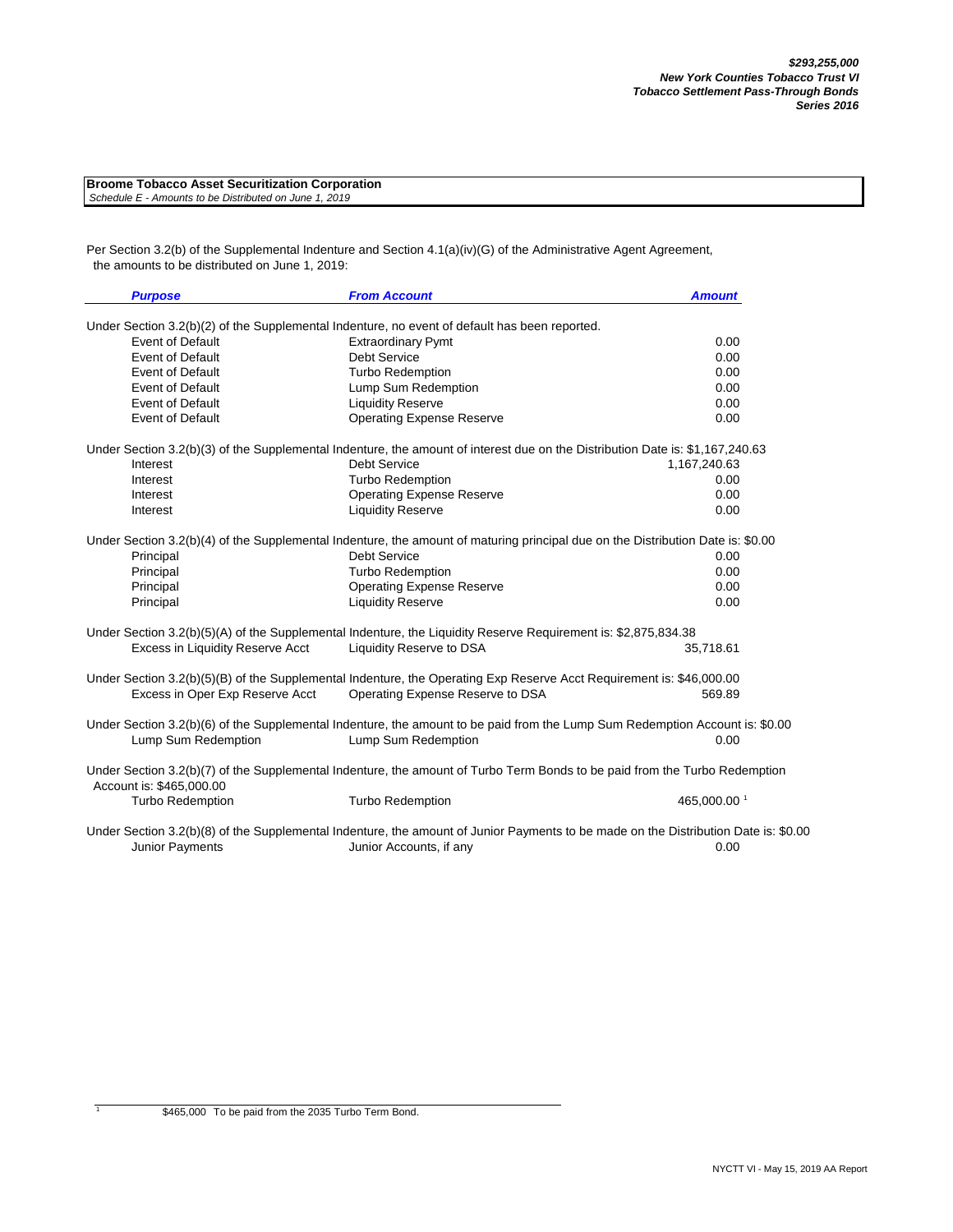**Aggregate Liquidity Reserve Account Balances**  *Account Balance as of June 1, 2019*

| <b>TASC</b>     | Series 2016A<br>Liguidity<br>Reserve<br><b>Account</b><br><b>Balance</b> | Series 2016B<br>Liquidity<br><b>Reserve</b><br><b>Account</b><br><b>Balance</b> | Series 2016C<br>Liquidity<br><b>Reserve</b><br><b>Account</b><br><b>Balance</b> |
|-----------------|--------------------------------------------------------------------------|---------------------------------------------------------------------------------|---------------------------------------------------------------------------------|
|                 |                                                                          |                                                                                 |                                                                                 |
| <b>Broome</b>   | 2,911,553                                                                |                                                                                 |                                                                                 |
| <b>Dutchess</b> | 3,251,389                                                                |                                                                                 |                                                                                 |
| Onondaga        | 6.313.809                                                                |                                                                                 |                                                                                 |
| Rensselaer      | 2,030,440                                                                |                                                                                 |                                                                                 |
| Ulster          | 2.236.418                                                                |                                                                                 |                                                                                 |
| Oswego          |                                                                          | 1,009,003                                                                       | 707,782                                                                         |
| Sullivan        |                                                                          | 655,668                                                                         | 461,865                                                                         |
| Total           | 16,743,609                                                               | 1,664,670                                                                       | 1,169,647                                                                       |